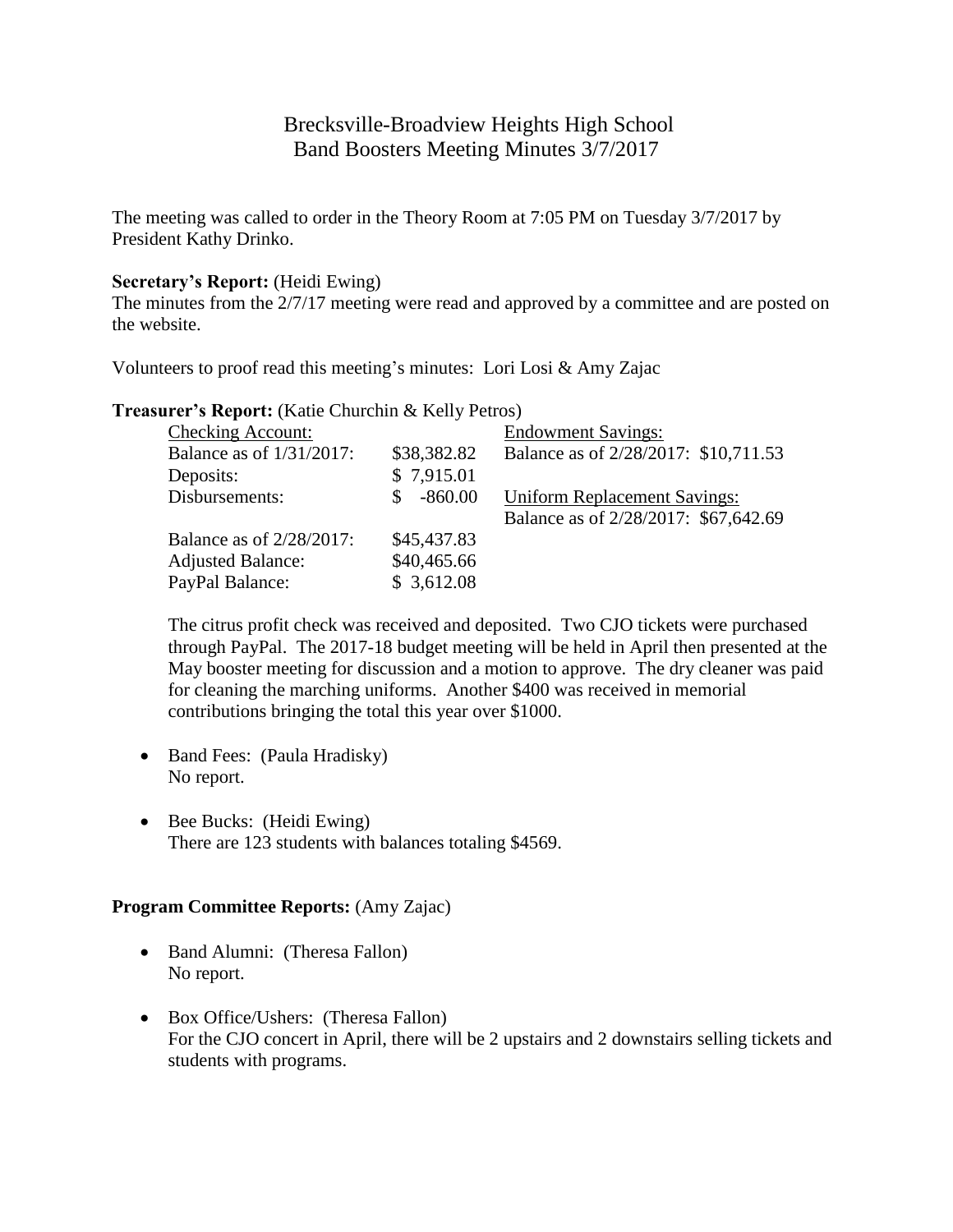- Chaperones: (Sheri Fenton & Suzanne Orlando) There are chaperones for the 4 buses Friday and they will take water for the OMEA Large Group Adjudication.
- Drum Line: (Jackie Ross)

The second drum line performance was at Worthington Kilbourne High School on March 5. The next performance will be at Firestone High School on Sunday March 19 and Mr. Wyse will send information out in a remind for anyone interested in attending. The final performance will be at Wapakoneta High School on April 2.

- Hospitality/Game Snacks: (Dina & Scott Packard) Dina asked for volunteers to donate snacks for 8th grade night on May 18.
- Flagline: (Barb DelRoso & Grace Gaines) No report.
- PSO: (Michele Mihalich)

The next PSO meeting will be a thank you brunch. The board unanimously approved adding a 5.99 mil levy for residents to vote for on May 2. The Art SpeakEasy will begin Friday night with appetizers and visual arts. Orders for Senior Signs were extended since the first notice didn't go out to seniors only an extension was sent. There are a lot of good things happening with high school student groups - academic challenge, speech & debate, math team & robotics.

• Publicity: (Amy Studer)

The music showcase will be Apr. 6 and CJO is coming up on Apr. 28. Last year we provided dinner from Antonio's (chicken parmagiana, salad, bread & water) for the CJO members. This year we should check with Gionino's since he was so generous in his donations. Katie will print 11x20 posters to advertise. NHS students will hang posters for service hours. Mrs. Smith will print about 30. We will advertise on facebook, twitter and the alumni page. We may even advertise on the radio - 90.3 or fish, 97.5, 91.5? Kathy will try to contact Joe Cronauer for help with that. We will also invite other local schools. There will be a CJO jazz camp here in town this summer for students in gradees 8-12 but they must audition at the end of the month for a spot. The group will then play at the gazebo in front of the United Methodist Church in Brecksville.

- Sr. Night: (Renee Waite/Sheyenne Uhlir/Linda Gauntner) No report.
- Swarm Board & Decorations: (Jackie Ross) The final swarm board is up.
- Tickets: (Ann Marie Williams) No report.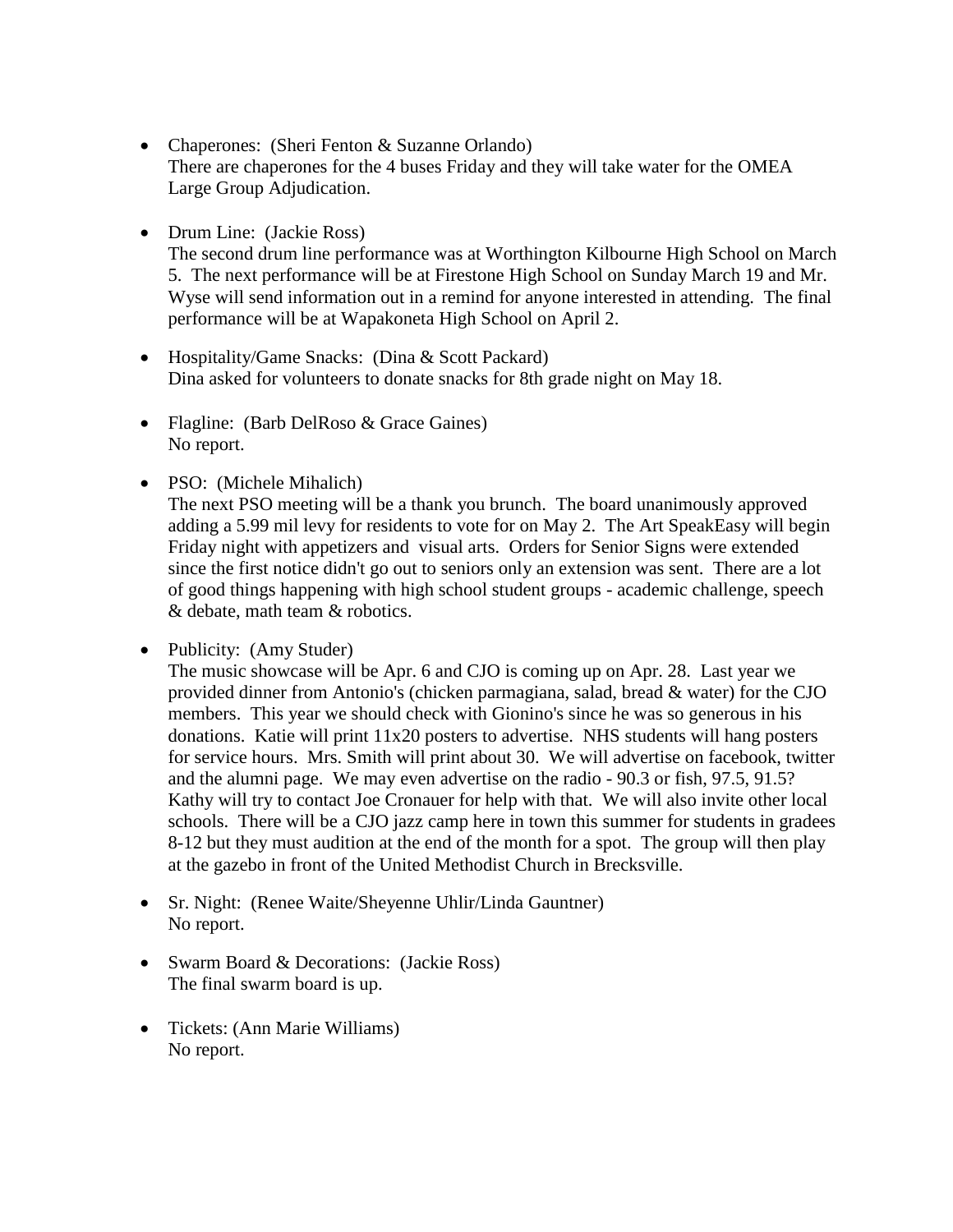- Uniforms: (Lori Reagan/Rima Julien/Sheyenne Uhlir/Linda Gauntner) The cost for dry cleaning the marching band uniforms went up \$.25 per item. Parents took bundles of raincoats home to wash after the Mar. 2 concert. Flag top sample is in from Algy and looked great with the marching uniforms. The approval was given to move forward with the steps to order. Sizes Small-Large are \$70 each and XL-5XL are \$95 each. There are 24 students on flagline and we will order 35 to have extra sizes. They take approximately 10-12 weeks to complete. Each flagline member will need a new undershirt at \$20 with a snap-crotch. Lori Reagan made a motion to spend about \$3,500 and the estimate is they will last 6-12 years. We are hoping for 10 years. Lori Losi seconded the motion and all were in favor. Lori will order on the debit card and give the receipt to us. \$200 was budgeted to purchase storage racks. The box with the summer flagline polos has disappeared. The vendor may have taken those back so they will check with Mark at M&M Printing. The rest of the bins with summer uniform sizes are down and ready for 8th grade night in May. The summer uniform order forms are almost ready. We will remind current band members to donate their old shorts that don't fit or seniors that no longer need them.
- Uniforms Summer: (Lori Losi/Kathy Holland/Lisa Karakostas) No report.
- Yard Signs: (Lori Samhric and Ann Marie Williams) No report.

#### **Ways and Means Committee Reports:** (Rose Jonovich)

- Athletic Program: (Kathy Richards & Margaret Mueller) No report.
- Athletic Program Layout: (Michelle Shively) No report.
- Athletic Program Sales: (Alicia Manenti-Ravagnani) Alicia would like to move to a new committee for next year so please let us know if you are interested in her position.
- Citrus Fruit Sales: (George & Marianne Pilat) No report.
- Disney Raffle: (Dina Packard) Jason will talk to GreatDay! after he has board approval for the Disney trip and dates for 2018.
- Endowment/Patrons: (Theresa Fallon) Another \$125 was received for Patron Ads.